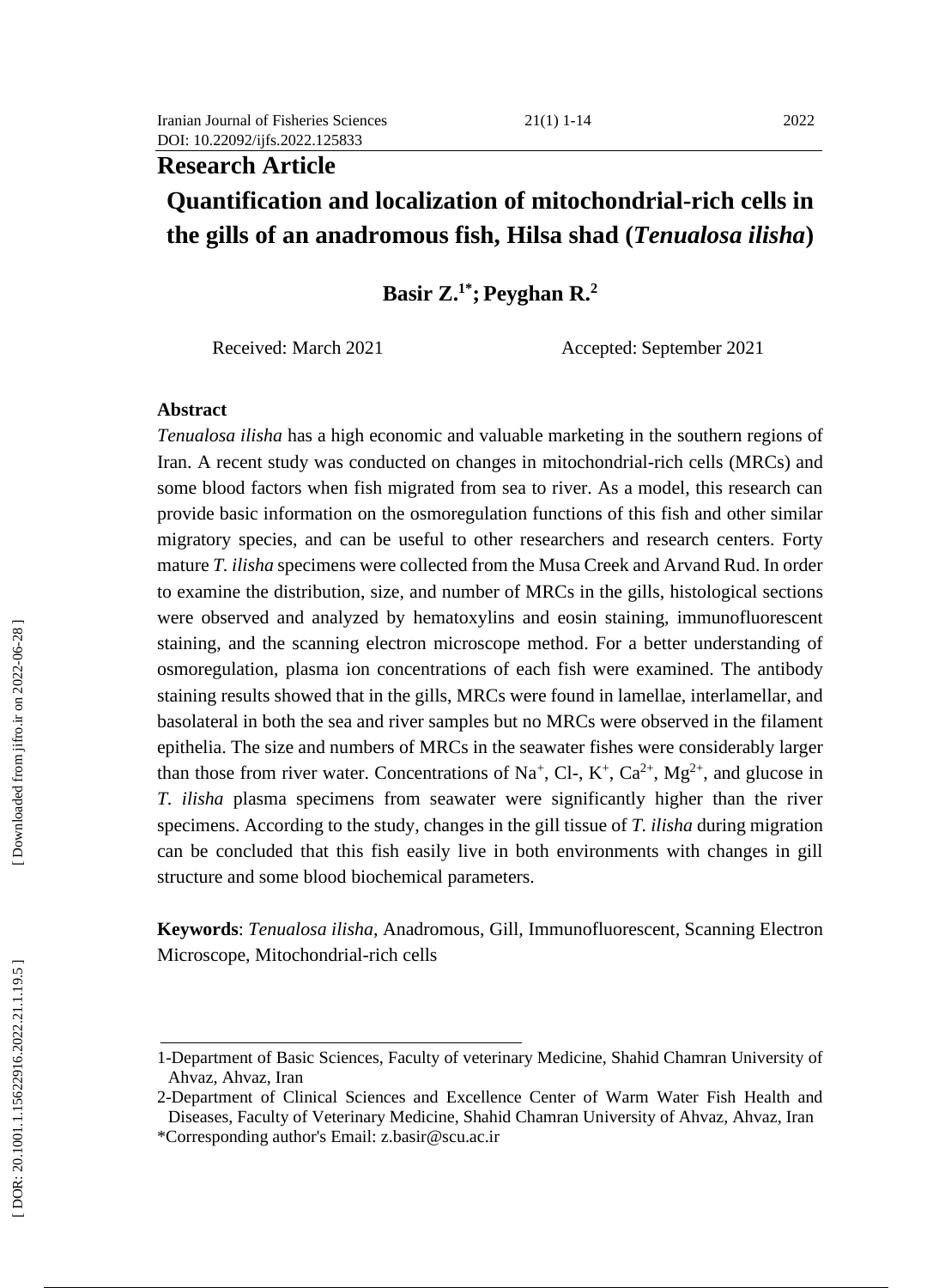#### **Introduction**

Hilsa shad, *Tenualosa ilisha*, is anadromous and able to survive in environments with a wide range of salinities. It migrates from the sea to freshwater to spawn (Dastan *et al*., 2017). This animal needs to have a highly effective osmoregulatory system to survive in two different environments. In teleosts, the main organs for the osmoregulatory functions are gills, kidneys, and gut (Choi *et al* . , 2011; Sabery *et al*., 2014). Gill is one of the main places for osmoregulatory functions, and in this organ, mitochondrial  $cells$  (MRCs) (Na + /K + -ATPase -rich cells, ionocytes, or chloride cells) play a crucial role in the ionic and osmotic regulations (Choi *et al* . , 2011). These cells have numerous mitochondria and extensive tubular system to provide required energy for osmoregulation. For this function, they are supported by pavement and mucous cells of gill epithelium (Bystriansky *et al* . , 2006). A plethora of studies reported that MRCs have been found in gill filaments, lamellae, and opercular membranes of several marines and freshwater species (Pourkhadje *et al* . , 2014). In seawater -adapted fish, MRCs secrete and absorb ions and maintain the acid -base balance in such species. When fish is in seawater, Cl- goes out by secondary active transport of branchial MRCs (Kaneko *et al*., 2008). The driving force for Cl exit is the Na+ electrochemical gradient established by MRCs in the basolateral membrane. In

anadromous fish species, Cl<sup>-</sup>/HCO<sup>3-</sup> the exchange is thought to occur in the apical region of MRCs. Theoretically, the local acidification in the apex of MRCs by H + - ATPase caused a lower in the activity of  $HCO<sup>3</sup>$ , for Cl uptake. On the other hand, researchers believe that the effects of such environmental changes may result in biochemical and physiological changes in fish's blood (Duffy *et al*., 2011)

 The hematological profile is a good indicator of the physiological state of fish and provides information about their health status. Due to the fact that this fish has a high economic and marketing value in Southwest region, especially in Khuzestan province, the present study was conducted on changes in MRCs and some blood factors at time their migrated from sea to river.

#### **Materials and methods**

#### *Sampling collection and processing*

In July 201 8, twenty mature *T. ilisha* (regardless of gender) with a total length of  $25.33 \pm 1.37$  cm (mean length $\pm$ SEM) and weight of  $173.24 \pm 11.67$  g (mean weight ±SE M) were collected from the seawater of Musa Creek ( 42.7 PSU; 29.27°C water temperature) situated in the northwest of the Persian Gulf in Khuzestan province of Iran. Additionally, 20 mature *T. ilisha* (female: male ratio 1:1) with a total length of  $24.45 \pm 1.23$  cm mean length±SE and weight of 170.33±12.27 g ( mean length±SE M) were caught from the Arvand Rud (2.3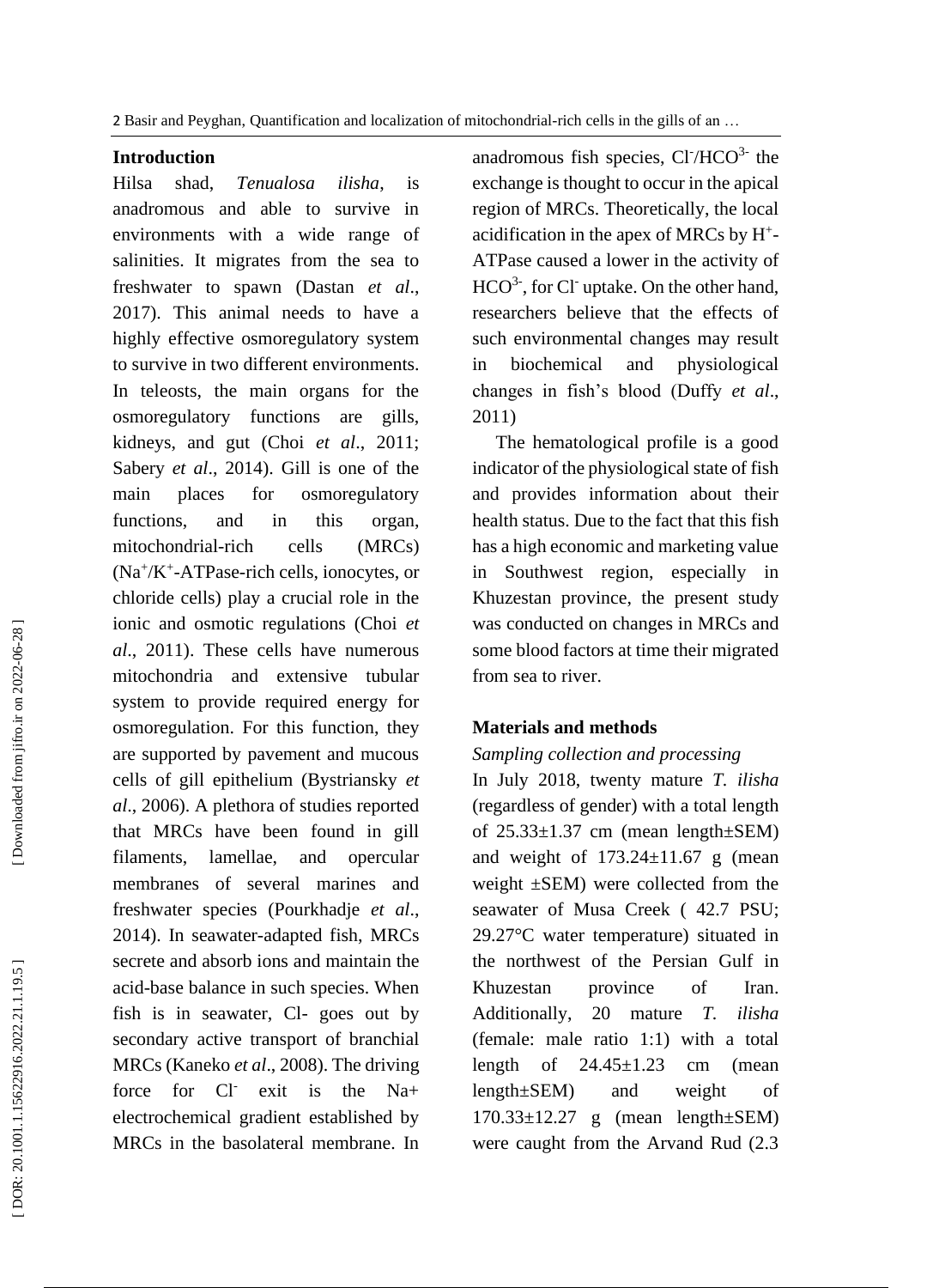PSU; 21.16°C water temperature) in Khuzestan province (Fig . 1). Animal studies were conducted in accordance

with the Guide for the Care and Use of Laboratory Animals (NIH).



**Figure 1: Geographical position and the location of sampling stations in the northern coast of Persian Gulf in Musa Creek (above arrow) and Arvand Rud (lower arrow) in southern of Iran .**

The geographic coordinates of sampling stations using GPS devices had got in the Musa Creek longitude (53º 45' 23/13" E), latitude (39º 27' 42/11" N) and Arvand Rud, longitude (52º 24' 15/38" E), latitude (38º 35' 61/31" N). The average of physicochemical amounts was measured of sampling stations in the Persian Gulf and Arvand Rud using (Horiba U - 10, Japan) devices have been as, water salinity (42.7, 2.3) PSU; water temperature (29.27, 21.16) °C; dissolved oxygen (6.34, 7.31) ml/L and pH (7.6, 8). Only healthy -looking specimens were selected for studying .

# *General histology*

For histological studies, specimens were immediately euthanized in a plastic tank  $(-50 \text{ L})$  using clove powder  $(75 \text{ mg } l^{-1})$ . The middle portion of the  $1<sup>st</sup>$  gill's arch

was immediately immersed into Bouin's fixative for 24 h; then were washed and dehydrated in an ascending series of ethanol for embedding in paraffin (Merck) (Evans *et al* . , 2005; Basir and Peyghan, 2020). Following embedment in paraffin, 4 -6 μm sections were prepared using a rotatory microtome (RM2245 -LEICA, German). Then the sections were stained with hematoxylin and eosin (Merck, German). Finally observed and photographed using a light microscope (Olympus BH -2, Japan) equipped with a Dino -Lite lens (Dino - Eye, Taiwan) with Dino Capture software. The numbers and sizes of gill MRCs of the fish collected from two media were counted from ten different sections of each slide and the mean values were determined (Tang and Lee , 2010; Basir and Peyghan, 2019).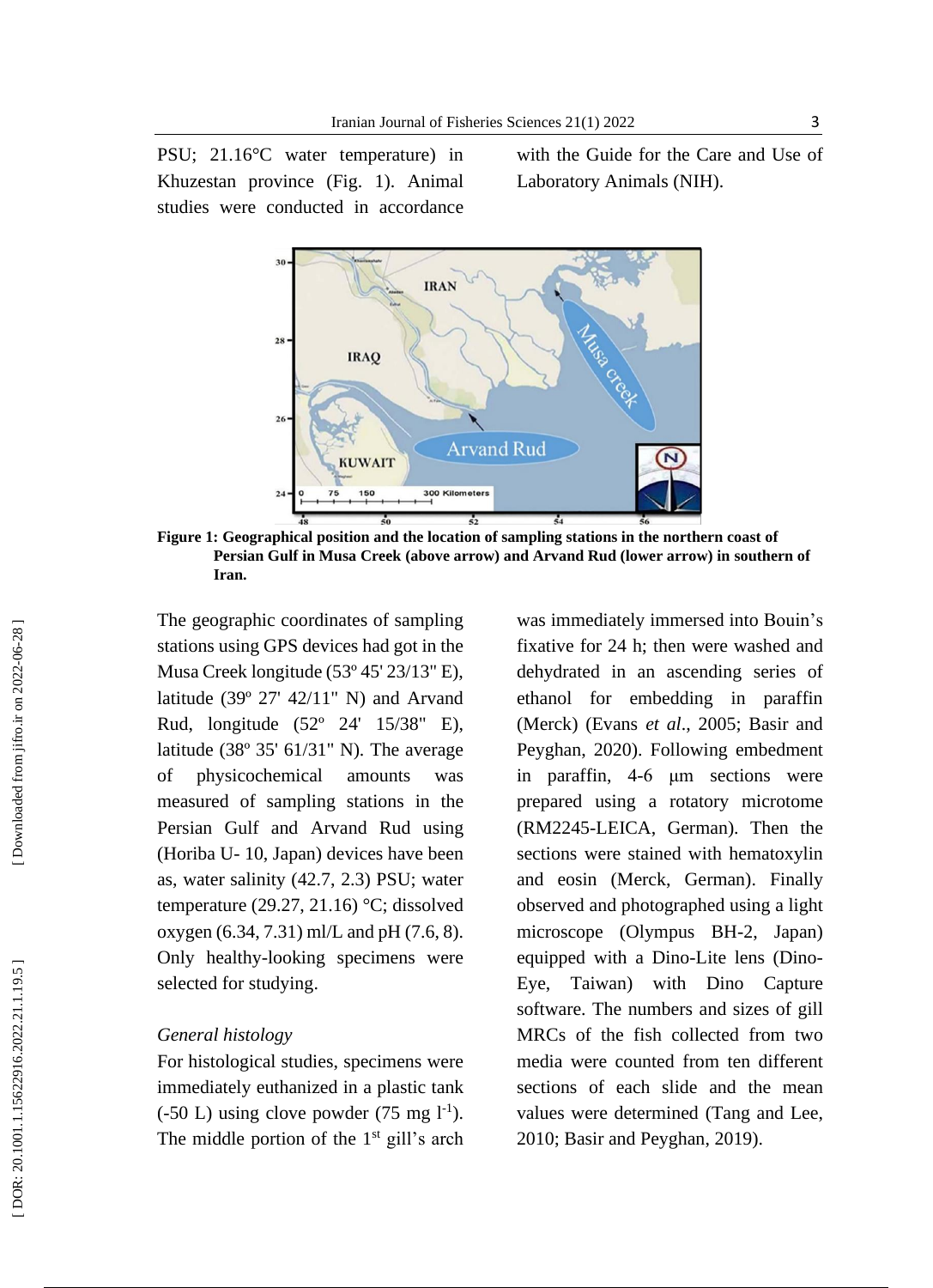#### *Tests of some blood factors*

In this study, some Plasma electrolytes including Na<sup>+</sup>, Cl<sup>+</sup>, K<sup>+</sup>, Mg<sup>2+</sup>, Ca<sup>2+</sup>, and glucose were evaluated. For this purpose, along with anesthesia, 3 -4 ml blood samples were taken from the caudal vein using a sterile 5 ml plastic syringe that was impregnated with an anticoagulant (Basir and Abdi, 2016). Blood samples were centrifuged for 5 m (5000 rpm) and the isolated plasma were removed and stored at -70 $^{\circ}$ C. Na<sup>+</sup> and K<sup>+</sup> ion concentrations were measured using a flame photometer (Jenway, UK). Plasma Cl<sup>-</sup>, Mg<sup>2+</sup>, and Ca<sup>2+</sup> were determined with an RA -1000 device (Technicon, USA). In order to measure the plasma glucose, enzymatic methods and an auto analyzer device (Technicon, USA) (Sardella *et al*., 2004) were utilized .

# *Immunohistochemical staining method*

For immunohistochemical studies, the sections were collected on glass slides coated with poly - L -lysine, they were washed in HCl, 90% ethanol, and distillate water, and then finally incubated at the temperature of 37º C for 24 h. Sections were de -paraffinized with xylene (with 100% xylene for 2 min, 3 times) and hydrated with a descending series of ethanol (100%, 90%, 80%, 70%, and 60%) (Moradkhani *et al*., 2020 ). Sections were preincubated for 10 min in 0.01 mM Tween 20, 150 mM NaCl in 10 mM phosphate buffer, pH=7.3, and then treated with 50 mM NH <sup>4</sup>Cl in phosphate -buffered saline (PBS), pH=7.3, for 5 min to mask the

free aldehyde groups of the fixative. In the next step, the sections were washed in PBS and incubated for 10 min with a blocking solution (BS) containing 1% bovine plasma albumin (BSA) and 0.1% gelatin in PBS (Tang and Lee, 2010; Fridman *et al*., 2011). Immunolocalization of Na<sup>+</sup>/K<sup>+</sup>-ATPase was performed through immunofluorescence light microscopy using a mouse monoclonal antibody called IgGα5 (Hybridoma Bank, University of Iowa) raised against the  $\alpha$ subunit of the chicken  $Na^+/K^+$ -ATPase (Guo *et al*., 2020). This antibody was diluted in PBS to the concentration of 20 µg /ml and placed on the sections; then they were incubated at room temperature in a moist chamber for 2 h. The slides were rinsed in BS and subsequently incubated for 1 h in the secondary antibody (fluorescein isothiocyanate conjugated, FITC) under dark conditions. All the slides were rinsed in PBS and were mounted on a medium for fluorescent microscopy photobleaching. An Olympus digital camera (Olympus. Japan) adapted to the Olympus fluorescent microscope was used to photograph the tissues.

# *Scanning electron microscope method*

Freshly dissected gills from fishes were fixed for 24 h in a solution of 5% glutaraldehyde buffered at pH 7.4 with 0.2 mol /l sodium cacodylate buffer at 4°C. In the next step, tissues were dehydrated in ascending concentrations of ethanol from 60% to absolute. After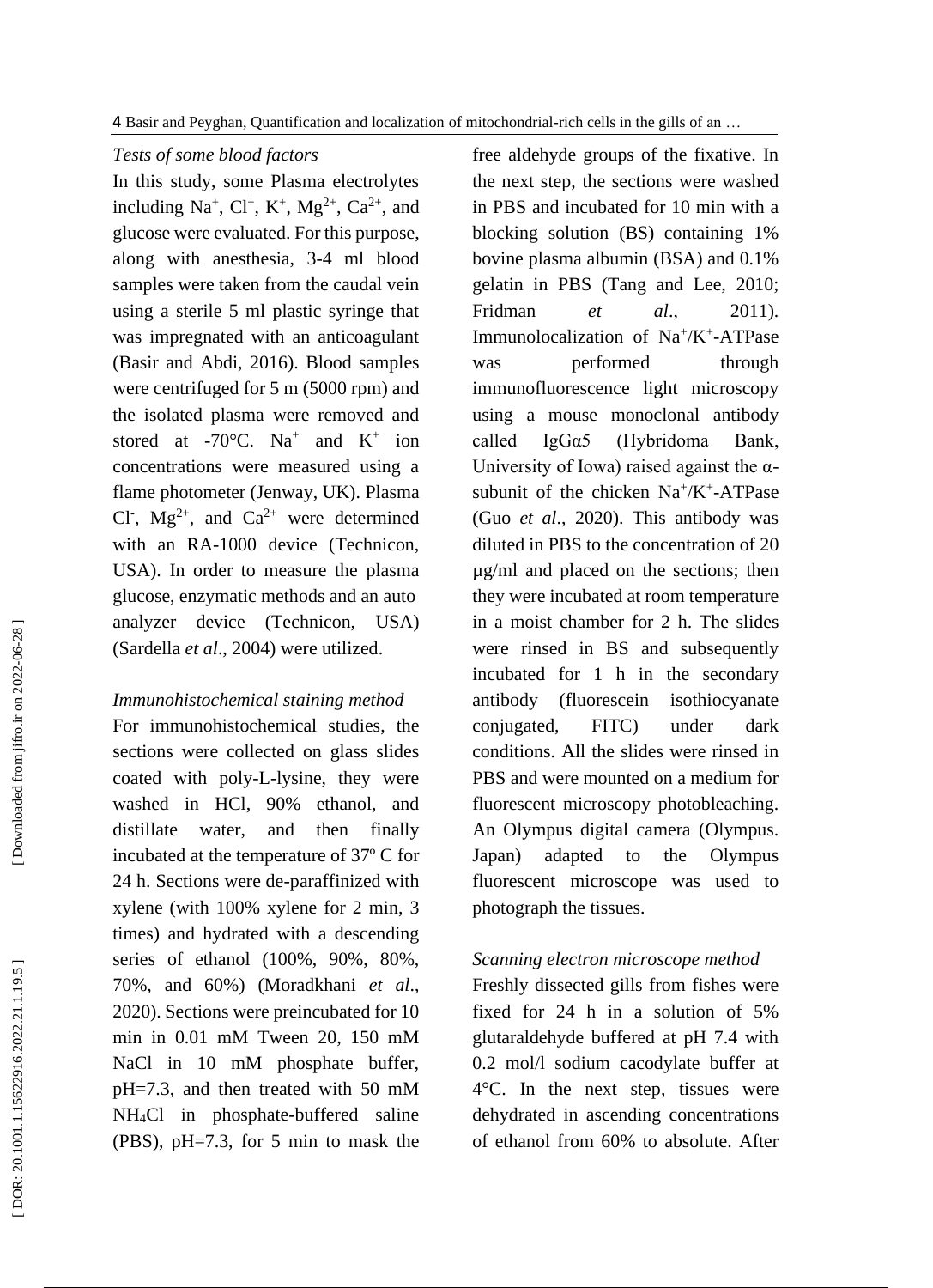sputter -coating with a gold -palladium complex for 2 min, specimens were examined with an LEO 1455 VP scanning electron microscope (SEM), a common product by (Germany - UK) at the voltage of 20 kV (Elsheikh, 2013). All SEM observations were carried out at the central laboratory of Shahid Chamran University of Ahvaz (Ahvaz, Iran).

#### *Statistical analysis*

After data normality was tested with Kolmogorov -Smirnov analysis, all statistical analysis was performed using the Graph Pad Prism (V.8.03. San Diego, California, USA). All parameters were statistically analyzed by One-way analysis of variance (ANOVA) and Tukey multiple -comparison post hoc tests. Finally, the Chi -square test was applied to compare the number of gill MRCs, the results were presented as

Mean±SEM, and differences of *p*<0.05 were considered statistically significant

# **Results**

#### *General histology*

In the microsco pic study, gill epithelium of *T. ilisha* was composed of pavement cells which covered almost the entire gill structure, mucus, or goblet cells which were found on gill arches and MRCs on lamellae, interlamellar, and basolateral of the lamellae in both environments. No MRCs were observed on the filament epithelia. In this staining, there was not much difference in the fish gills between the sea and the river environments (Fig . 2, A -B). The mean size and number of gills' MRCs in specimens caught from the sea water and river water in Fig . 3 demonstrated that the size and number of gills' MRCs in sea water was greater than that river specimens (Fig . 3).



**Figure 2: Light microscopic structure of gill tissue in**  *T* **.** *ilisha* **, from sea water (A) and river water (B) (H&E.100x). F= filament; L= lamellae; P= pavement cell; M= mucus cell; MRC= mitochondria rich cell.**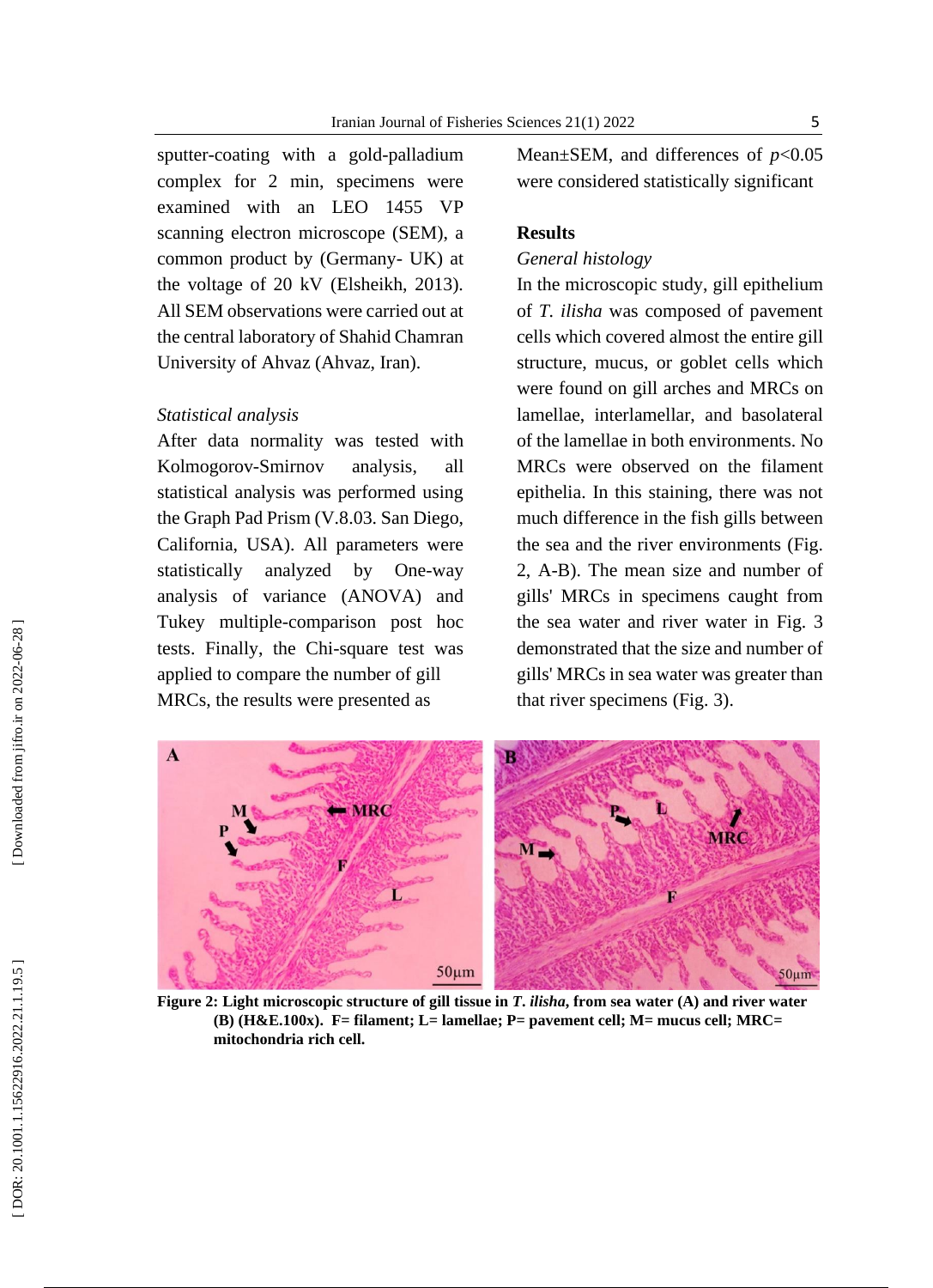

**Figure 3: Morphometric parameters of gill MRCs in**  *T* **.** *ilisha***, from seawater (A) and river water (B). Mean**  $\pm$  **SEM** values with asterisk (\*\*) are different significantly ( $p$ <0.01).



**Figure 4: Immunolocalization of Na + /K + -ATPase in cross sections of gills of**  *T* **.** *ilisha* **from seawater (A) and river water (B) specimens (200x) . After immunofluorescent staining, revealed that MRCs were colocalized on the lamellae, interlamellar and basolateral regions membrane of the filamental epithelial cells respectively. A weak immunofluorescence activity is observed in the sea sections (A) and the strong immunofluorescence activity in river (B) specimens . F= filament; L= lamellae; MRC= mitochondria rich cel l .**

*Immunohistochemical staining method* Immunolocalization of Na+/K+ -ATPase is shown of *T. ilisha*'*s* gill at sea water  $(A)$  and river water  $(B)$  (Fig. 4, A-B). In immunofluorescent staining from the MRCs of gill were identified with greater staining intensity and positive reactions of the  $^{\dagger}/K^{\dagger}$ -ATPase. At Immunofluorescent staining of Na<sup>+</sup>/K<sup>+</sup>-ATPase  $\alpha$ - subunit, demonstrated that epithelial cells are big, oval to round, and located in the lamellae, interlamellar, and basolateral regions.

#### *Scanning electron microscope method*

In SEM studies revealed that MRCs were placed between two or more squamous cells and is shown in Fig. 5 . The grooves on the apical membrane of the MRCs were mainly microvilli, and the thin edges that were found on the surface of the squamous cells were not seen at MRCs. The apical membrane of MRCs revealed a different morphology of types of ridge openings in these cells including deep hole, shallow basin, and wavy convex. In the deep hole, the apical membrane of MRCs was much lower than the surface of squamous cells and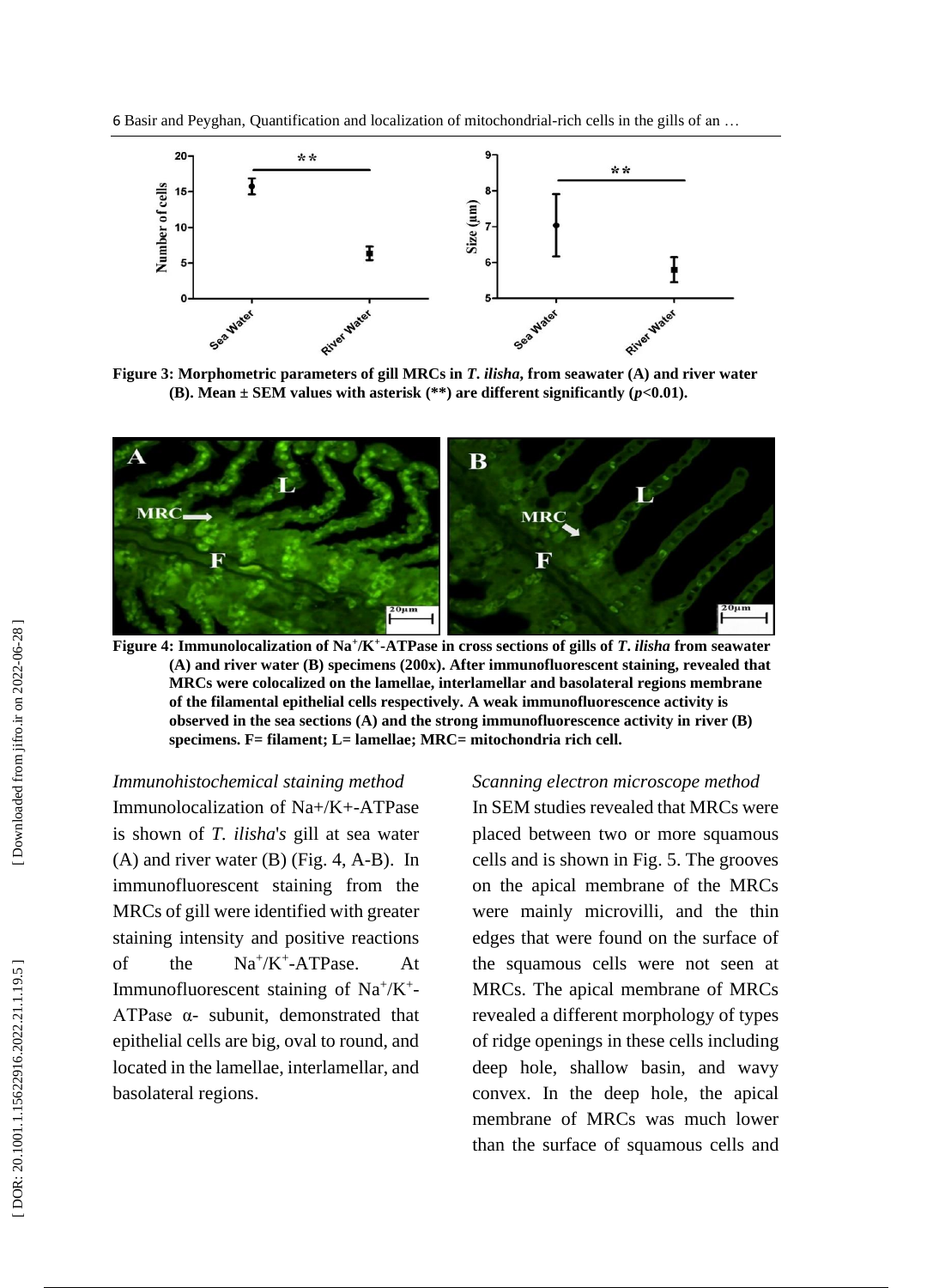only their openings were visible among these cells. In the river cases (Fig. 4-B), the depth of these holes of MRCs was low and thus they formed shallow basins. In this type, because of the presence of microvilli, the surface of the membrane was visible .

## *Plasma biochemical parameters*

The plasma electrolytes and glucose in river samples were significantly lower

than the seawater one  $(p<0.05)$ . Regarding sea specimens, the greatest amount  $(121.83 \pm 16.25)$  and the least amount  $(3.31\pm0.27)$  were reported for glucose and  $K^+$ , respectively; however, for river specimens, the greatest amount  $(108.61\pm11.25)$  and the least amount  $(2.32\pm0.18)$  were reported for glucose and K+, respectively (Fig. 6) .



**Figure 5: SEM apical region morphology in gill epithelial of** *T. ilisha* **of sea (A) and river (B) specimens revealed three types of MRCs. D= deep hole MRCs; S= shallow basin MRCs; W= wavy convex MRCs.**



**Figure 6: Plasma biochemical parameters of**  *T* **.** *ilisha* **in seawater (sw) and river water (rw) specimens. Mean ± SEM values with (\***  *p***<0.05, \*\***  *p***<0.01, and \*\*\***  *p***<0.001) are different significantly.**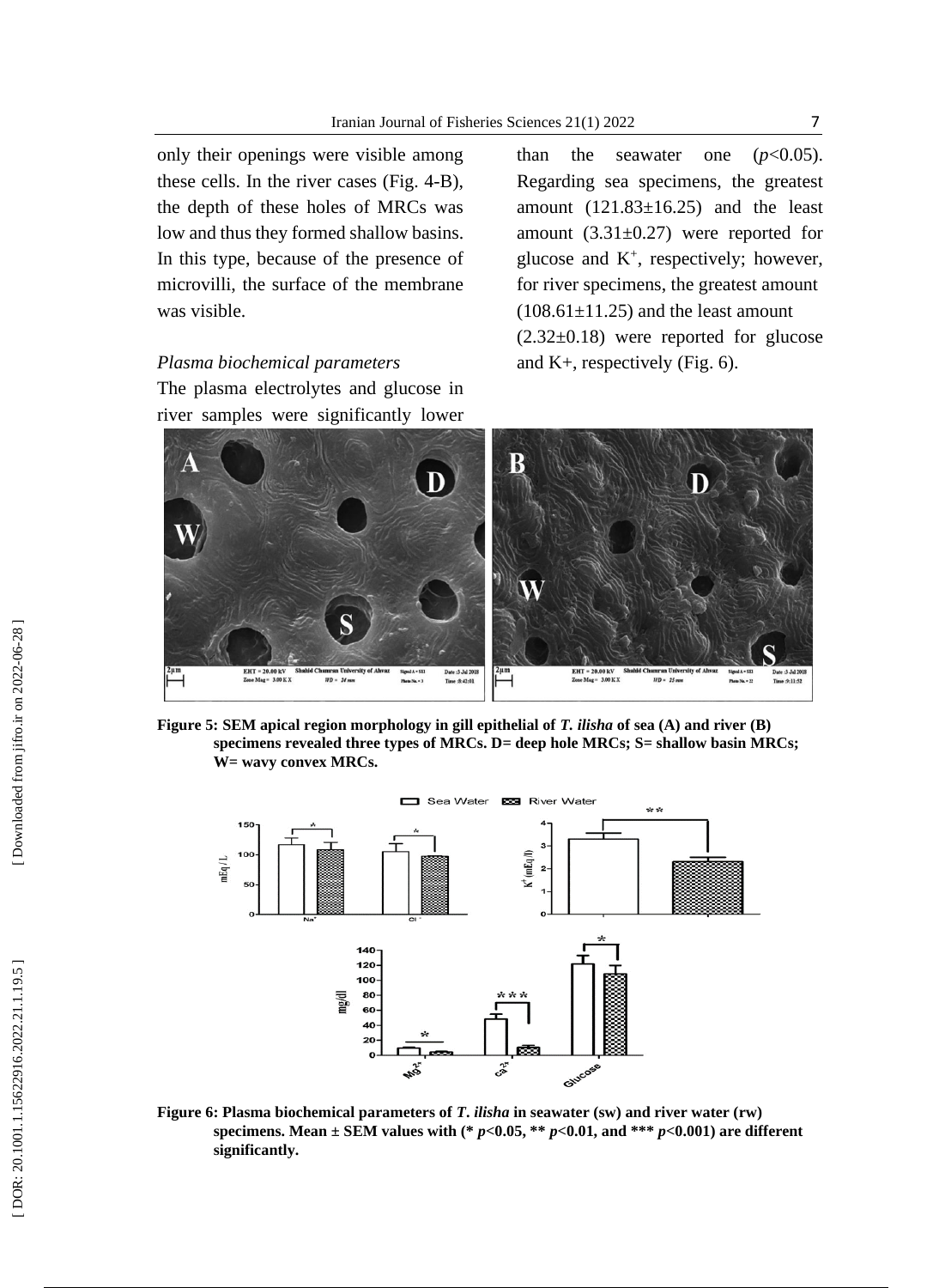## **Discussion**

Fish physiologists believe that MRCs have different functions in fish adapted to fresh and brackish waters. This adaptation has been investigated in several studies from two different media (Hiroi *et al*., 2005 ; Blanco *et al*., 2015; Kumar *et al*., 2020). Given their importance, the gills are considered as the major osmoregulatory site euryhaline teleosts (Evans *et al*., 2005; Boutet *et al*., 2006; Dutta *et al*., 2019). In sea, MRCs are involved in the excretion of excessive ions, while in river, they are responsible for ion uptake in order to compensate for ion loss in hypoosmotic environments (Evans *et al*., 2005). MRCs that their function has been extensively studied in fish may be involved in osmoregulation differently, according to their lamellae, basis of lamellae, lamellar, and filamentary location in some species (Yang et al., 2016). Based on histological results, SEM and immunofluorescence, it was found that gill MRCs were round in euryhaline fish and  $Na^+/K^+$ -ATPase acidophilic cells were located on the interlamellar, lamellae, and basis of lamellae of gill epithelium. This finding is also reported by other researchers. For example, Hiroi and McCormick (2012) , reported that MRCs are acidophilic in the gill epithelium of some euryhaline and diadromous fish. In *Carassius auratus*, epithelial ionocytes are mostly located on the interlamellar region near the afferent side of the filament, but rarely on the trailing edge of the filament, which

has been observed in other teleosts (Pourkhadje *et al*., 2011; Bradshaw *et al*., 2012). Researchers have also reported that in juvenile sea -bass *Dicentrarchus labrax*, only filamentary MRCs have been observed (Boutet *et al*., 2006). The results of current study showed that, with variations in environmental salinity, the number and size of MRCs can change as well. The number of MRCs in *T. ilisha* specimens caught in seawater was 2.46 times higher than those were in river water that our results are consistent with those of other scientists (Chang *et al*., 2003; Kumar *et al*., 2020). During migration to a water environment with low salinity, a significant decrease was observed in the number and deep of MRCs. The high number of gill MRCs in specimens from the sea reflects the greater requirement of these individual organs for ion transport. In a study fish were placed in water with a salinity as twice as high as the original salinity, the researchers reported an increase in the number of MRCs (Pourkhadje *et al*., 201 4). Of course, there are reports on other fish species such as *Takifugu niphobles*, in which they showed that upon transfer of the fish to saltwater, the number of MRCs were decreased while their size were increased (Tang and Lee , 2013). Researchers believe that reduction in size and number of MRCs following migration to fresh water is a sign of reduction of their requirement for the active excretion of Na<sup>+</sup> and Cl<sup>-</sup> in hypoosmotic environments (Hwang *et al* . , 2011; Shirangi *et al* . , 2016). This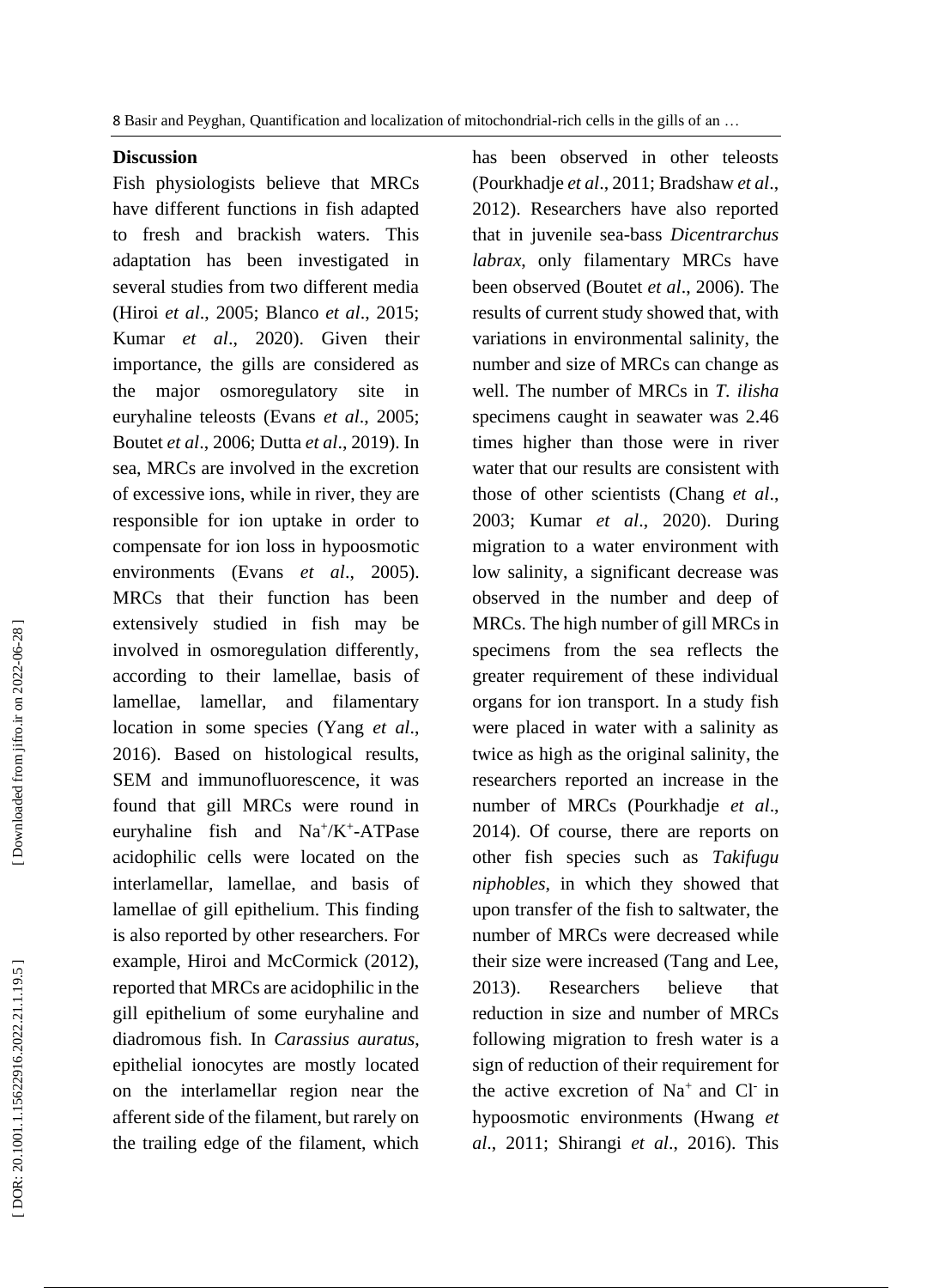finding is in line with the results of previous studies that showed the large size and the number of MRCs in seawater specimens were necessary for active excretion of salt (Tse *et al* . , 2006). In this research, SEM studies of MRCs in the gills of *T. ilisha* were conducted during migration from sea to the river. The results of this study revealed that the morphological changes in MRCs reflect the ionic and osmotic requirements of the animals. In the current study, *T. ilisha* was able to tolerate different ranges of salinities without showing mortality. Three subtypes of MRCs (shallow basin, deep hole, and wavy convex) were considered to describe the ultrastructural characteristics of apical surface of MRCs using scanning [electron microscopy.](http://www.scialert.net/asci/result.php?searchin=Keywords&cat=&ascicat=ALL&Submit=Search&keyword=electron+microscopy) In a previous study on tilapia*, Oreochromis mossambicus* that was adapted to freshwater, MRCs were categorized by the same three subtypes (Pourkhadje *et al* . 2014; Papi *et al*., 2016 ). The researchers suggested that MRCs with different morphologies are equally active in such environments but exhibit different ion transporting functions (Papi *et al*., 2016; Da Mota Araujo *et al* . , 2019). In hypoosmotic environments, the frequency of wavy convex subtype of MRCs increase with numerous microvilli on the apical membrane to be able absorb ions (Huang *et al* . , 201 1; Morovvati *et al*., 2017). Researchers believe that analysis of biochemical parameters of blood is one of the most valuable methods, since it has been shown that their physiological values are species -

specific. The blood parameters varied considerably between the two different environments. According to the results of current study, mean concentrations of Na<sup>+</sup> and Cl<sup>-</sup> ions in plasma of *T. ilisha* decreased following migration to river. In a study by Piermarini and Evans (2001), it was reported that concentrations of  $Na<sup>+</sup>$  and Cl<sup>-</sup> ions in the blood plasma of Atlantic stingray (Dasyatis Sabina) in seawater specimens were significantly higher than those in river. According to Nilsson *et al* . (2012) , high concentrations of Na<sup>+</sup> and Cl<sup>-</sup>ions in seawater could have resulted in the transfer of these ions into the fish's bodies. Ion concentrations of  $K^+$ ,  $Ca^{2+}$ , and Mg2+ in *T. ilisha* blood plasma were significantly reduced following migration to the river. In a study by Lin and Lee (2005) on tilapia, puffer and milkfish, concentrations of  $Mg^{2+}$  and  $Ca^{2+}$  in seawater were higher than those in freshwater, while the concentration of  $K^+$  in freshwater fish was lower than those in seawater. The pattern of changes in blood plasma magnesium ion content in *T. ilisha* was similar to that of other ions. In a study conducted by Farabi *et al.* (2009) they examined ion concentrations in the plasma of juvenile Russian sturgeon, *Acipenser gueldenstaedtii* , in three different salinities, that were fresh water (5 ppt), estuarine (9.5 ppt), and Caspian Sea water (12.5 ppt), and suggested that plasma concentration in estuarine water was higher than the fresh water and lower than to the Caspian Sea water. Similar to other ions, values for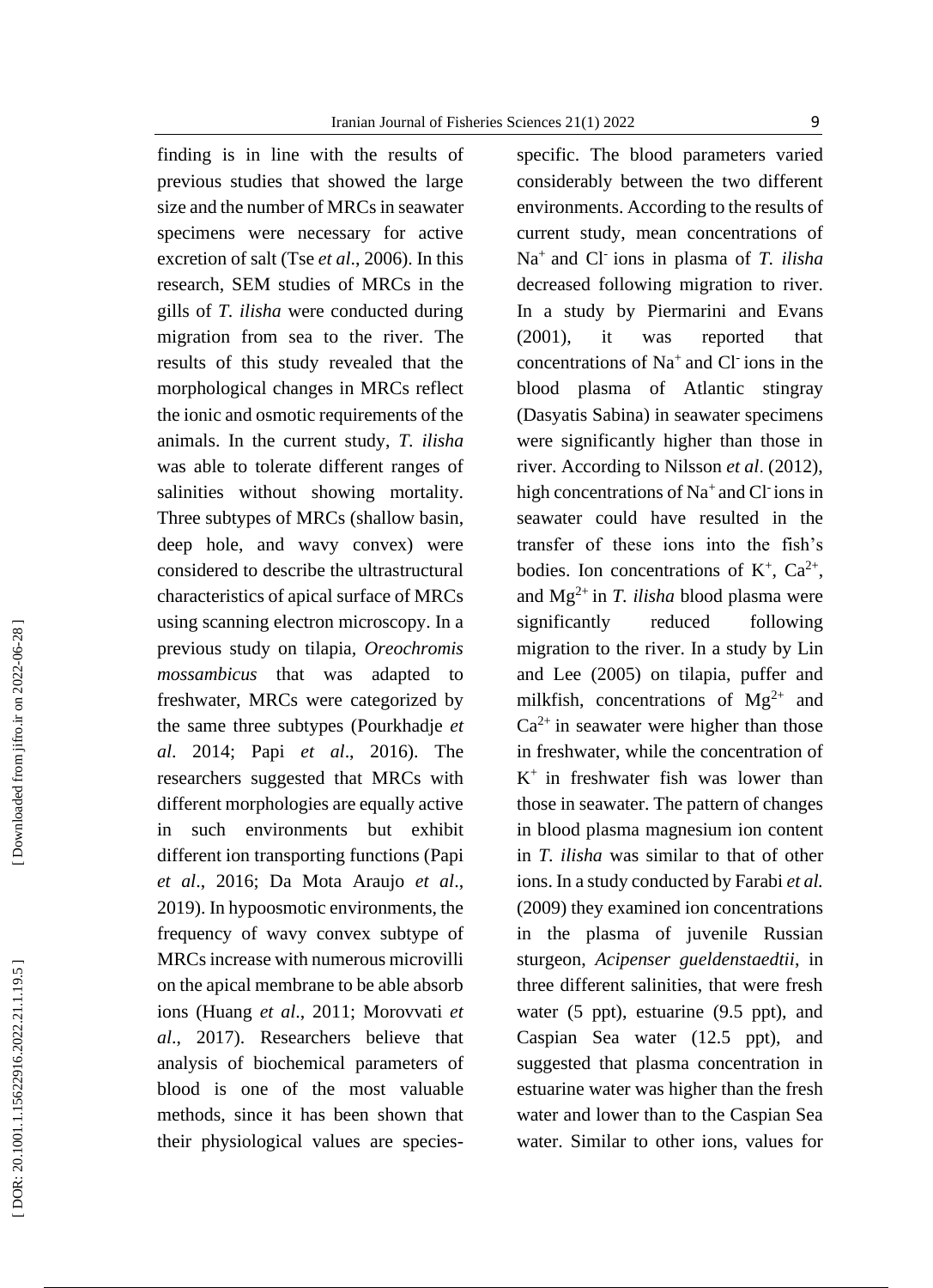glucose were decreased during migration to the river. This finding is consistent with the study of Martinez- Alvareztinez (2002) that reported on adriatic sturgeo, *Acipenser naccarii* . They believe that glucose is a carbohydrate that plays a crucial role in generating energy through the production of ATP under stressful conditions, catecholamine and cortisol induce glycolysis and gluconeogenesis, and consequently increase plasma glucose by affecting the liver. In conclusion, the results of the current study provide fundamental information on the osmoregulatory functions and migration biology of *T. ilisha*, which are prerequisites for effective management of this species and other similar migratory species commercially valuable fishery resource in the Iran and other countries .

# **Acknowledgements**

This work was funded by Shahid Chamran University of Ahvaz Research Council (grant Number: SCU.VB1400.103).

#### **References**

- Basir, Z. and Abdi, R., *.* Histological study of WBC and hematological indices of spotted catshark Chiloscyllium punctatum in Persian Gulf during the cold season. *Journal of Marine Science and Technology*, 14( **4**), 15 -21.
- **Basir, Z. and Peyghan, R., 2019.** Immunohistochemical and ultrastructural study of the effect of

different salinities on gill chloride cells of *Cyprinus Carpio*. *Iranian Journal of Fisheries Science*, 28( **5**), 131 -141.

DOI: 10.22092/ISFJ.2019.119683

**Basir, Z. and Peyghan, R., 2020.** Histomorphology of excretory kidney of, Common carp, *Cyprinus carpio* during different salinity adaptation. *Iranian Veterinary Journal*, 16( **2**), 22 -29.

DOI:10.22055/ivj.2019.191816.2158

- **Blanco Garcia, A., Partridge, G.J., Flik, G., Roques, J.A. and Abbink, W., 2015.** Ambient salinity and osmoregulation, energy metabolism and growth in juvenile yellowtail kingfish (*Seriola lalandi* Valenciennes 1833) in a recirculating aquaculture system. *Aquaculture Research,* 46(**11**), 2789 - 2797. [DOI:10.1111/are.12433](https://doi.org/10.1111/are.12433)
- **Boutet, I., Ky, C.L. and Bonhomme, F., 2006.** A transcriptomic approach of salinity response in the euryhaline teleost, *Dicentrarchus labrax*. *Gene*, 379, 40 - 50. DOI : [10.1016/j.gene.2006.04.011](https://doi.org/10.1016/j.gene.2006.04.011)
- **Bradshaw, J.C., Kumai, Y. and Perry, S.F., 2012.** The effects of gill remodeling on transepithelial sodium fluxes and the distribution of presumptive sodium-transporting ionocytes in goldfish (*Carassius auratus*). *Journal of Comparative Physiology B*, 182( **3**), 351 - 366. DOI: [10.1007/s00360](https://doi.org/10.1007/s00360-011-0618-7) -011 -0618 - 7 .
- **Bystriansky, J.S., Richards, J.G., Schulte, P.M. and Ballantyne, J.S.,**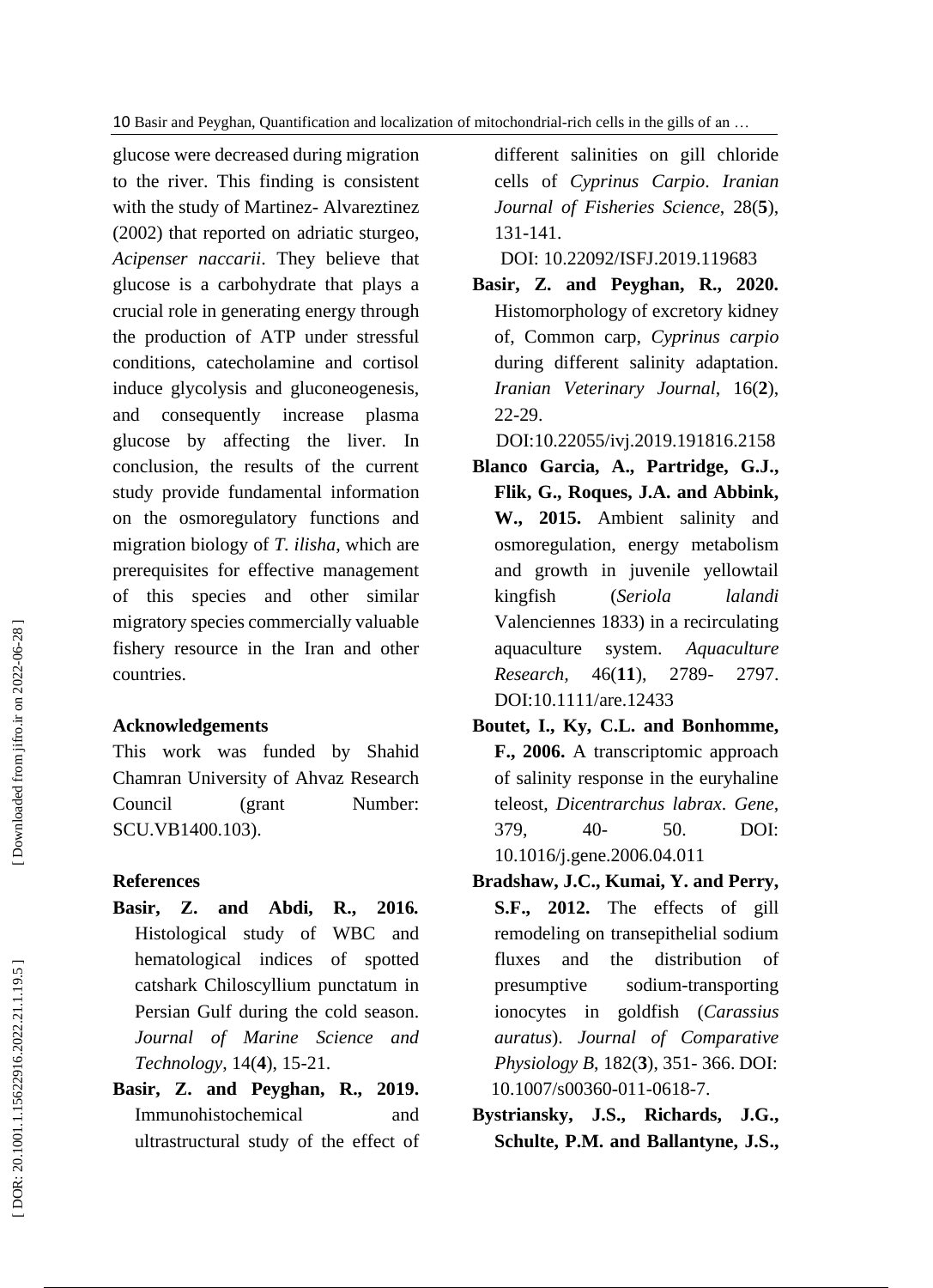**2006.** Reciprocal expression of gill Na+/K+ -ATPaseα -subunit isoforms α1a and α1b during seawater acclimation of three salmonid fishes that vary in their salinity tolerance. *Journal of Experimental Biology,*  209(**10**), 1848 1858. DOI: [10.1242/jeb.02188](https://doi.org/10.1242/jeb.02188) .

- **Chang, I.C, Wei,Y.Y., Chou, F.I. and Hwang, P.P., 2003.** Stimulation of Cl - uptake and morphological changes in gill mitochondria -rich cells in fresh water tilapia (*Oreochromis mossambicus*). *Physiological and Biochemical Zoology*, 76( **4**), 544 -552 .
- **Choi, J.H, Lee, K.M, Inokuchi, M. and, Kaneko, T., 2011.** Morphofunctional modifications in gill mitochondria -rich cells of Mozambique tilapia transferred from freshwater to 70% seawater, detected by dual observations of whole -mount immunocytochemistry and scanning electron microscopy. *Journal of Comparative Physiology* A*: Molecular & Integrative Physiology*,  $158(1)$ . **1**), 132 142. DOI: [10.1016/j.cbpa.2010.09.019](https://doi.org/10.1016/j.cbpa.2010.09.019)
- **Da Mota Araujo, H.R., Fernandes, M.N. and Cruz D., 2019.** Gill Morphology and  $Na + / K$  +-ATPase Activity of *Gobionellus oceanicus* (Teleostei: Gobiidae) in an Estuarine System. *Biological Trace Element Research*, 187( **2**), 526 -535 . DOI: [10.1007/s12011](https://doi.org/10.1007/s12011-018-1393-z) -018 -1393 - z .
- **Dastan, V., Abdi, R., Movahedinia, A.A. and Aliabadi, S., 2017.** Study of

gill and kidney tissue changes in *Tenualosa ilisha* during migration from sea to the Karun and Bahmanshir rivers. *Iranian Scientific Fisheries Journal,* 25( **4**), 53 -62.

- **Duffy, N.M., Bui, P., Bagherie - Lachidan, M. and Kelly, SP., 2011.** Epithelial remodeling and claudin mRNA abundance in the gill and kidney of puffer fish (*Tetraodon biocellatus*) acclimated to altered environmental ion levels. *Journal of Comparative Physiology B*, 181( **2**), 219 -238. DOI: [10.1007/s00360](https://doi.org/10.1007/s00360-010-0517-3) -010 - [0517](https://doi.org/10.1007/s00360-010-0517-3) - 3
- **Dutta, S., Ray, S.K., Pailan, G.H, Suresh V.R. and Dasgupta, S., 2019.** Alteration in branchial NKA and NKCC ion -transporter expression and ionocyte distribution in adult Hilsa during up -river migration. *Journal of Comparative Physiology B*, 189( **1**), 69 -80. DOI: [10.1007/s00360](https://doi.org/10.1007/s00360-018-1193-y) -018 - [1193](https://doi.org/10.1007/s00360-018-1193-y) - y
- **Elsheikh, E.H., 2013.** Scanning electron microscopic studies of gill arches and rakers in relation to feeding habits of some fresh water fishes. *The Journal of Basic & Applied Zoology*, 66( **3**), 121 -130. DOI: [10.1016/j.jobaz.2013.07.005](https://doi.org/10.1016/j.jobaz.2013.07.005)
- **Evans, D.H., Piermarini, P.M. and Choe K.P., 2005.** The multifunctional fish gill: dominant site of gas exchange, osmoregulation, acid -base regulation, and excretion of nitrogenous waste. *Physiological*   $Reviews$ ,  $85(1)$ , -177. DOI: [10.1152/physrev.00050.2003](https://doi.org/10.1152/physrev.00050.2003)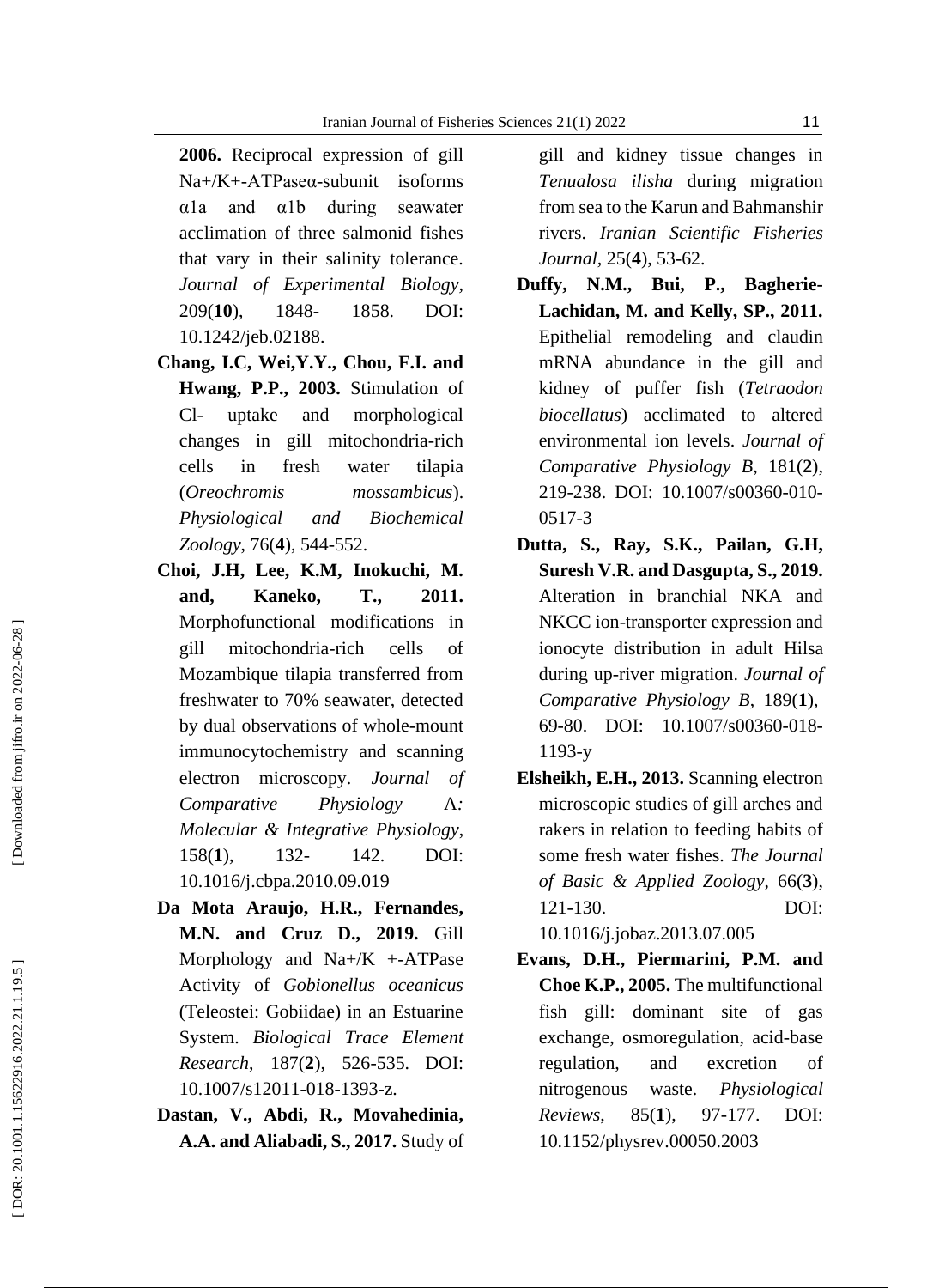- **Farabi, S.M.V., Najafpour, S. and Najafpour, G.D., 2009.** Aspect of osmotic -ions regulation in juvenile ship, *Acipenser nudiventris* (Lovetsky, 1828) in the southeast of Caspian Sea. *Applied Science Journal,* 7( **9**), 1090 -1096.
- **Fridman, S., Bron, J.E. and Rana K.J., 2011.** Ontogenetic changes in location and morphology of chloride cells during early life stages of the Nile tilapia *Oreochromis niloticus* adapted to fresh and brackish water. *Journal of fish boilogy*, 79( **3**), 597 -614. DOI: 10.1111/j.1095 [-8649.2011.03043.x](https://doi.org/10.1111/j.1095-8649.2011.03043.x)
- **Guo, J., Jia, X., Liu, Y., Wang, S., Cao, J., Zhang, B., Xiao, G. and Wang, W., 2020.** Inhibition of Na+/K+ ATPase blocks Zika virus infection in mice. *Communications Biology*, 3( **1**), 1 -8. DOI: [10.1038/s42003](https://doi.org/10.1038/s42003-020-1109-8) -020 -1109 - [8](https://doi.org/10.1038/s42003-020-1109-8)
- **Hiroi, J., McCormick, S.D., Ohtani - Kaneko, R. and Kaneko, T., 2005 .** Functional classification of mitochondrion -rich cells in euryhaline Mozambique tilapia (*Oreochromis mossambicus*) embryos, by means of triple immunofluorescence staining for Na+/K+-ATPase. -ATPase, Na+/K+/2Clcotransporter and CFTR anion channel. *Journal of Experimental Biology,* 208(**11**), 2023 -2036. DOI: [10.1242/jeb.01611](https://doi.org/10.1242/jeb.01611)
- **Hiroi, J. and McCormick, S.D., 2012.** New insights into gill ionocyte and ion transporter function in euryhaline and diadromous fish. *Respiratory*

*Physiology & Neurobiology*, 184( **3**), 257 -268. [DOI:](https://doi.org/10.1016/j.resp.2012.07.019)  [10.1016/j.resp.2012.07.019](https://doi.org/10.1016/j.resp.2012.07.019)

- **Huang, C.Y., Lin, C.P. and Lin, H.C., 2011.** Morphological and biochemical variations in the gills of 12 aquatic air breathing anabantoid fish. *Physiological and Biochemical Zoology*, 84( **2**), 125 -134. DOI: 10.1086/658996
- **Hwang, P.P., Lee, T.H. and Lin, L.Y., 2011.** [Ion regulation in](http://refhub.elsevier.com/S1095-6433\(15\)00059-8/rf0095) [fish gills:](http://refhub.elsevier.com/S1095-6433\(15\)00059-8/rf0095)  [recent progress in the cellular and](http://refhub.elsevier.com/S1095-6433\(15\)00059-8/rf0095)  [molecular mechanisms.](http://refhub.elsevier.com/S1095-6433\(15\)00059-8/rf0095) *American Journal of Physiology -Regulatory, Integrative and Comparative*   $Physiology,$ **1**), 28 -47. DOI: [10.1152/ajpregu.00047.2011](https://doi.org/10.1152/ajpregu.00047.2011)
- **Kaneko, T., Watanabe, S. and Lee, K.M., 2008.** Functional morphology of mitochondrion -rich cells in euryhaline and stenohaline teleosts. Tokyo. *Terrapub* , 1 –62.
- **Kumar, T.V., Pradeep, M.A., Sharma, S.R., Sanil, N.K., Vijayan, K.K. and Anooj, E.S., 2020.** Differential morphological responses to osmotic<br>changes in euryhaline cichlid, Etroplus suratensis (Bloch, 1790). *EurAsian Journal of BioSciences*, 14( **1**), 1027 -1033.
- **Lin, C.H. and Lee, T.H., 2005.** Sodium or potassium ions activate different kinetics of gill Na, K ATPase in three seawater and freshwater acclimated euryhaline teleosts. *Journal of Experimental Zoology Part A: Comparative Experimental Biology*,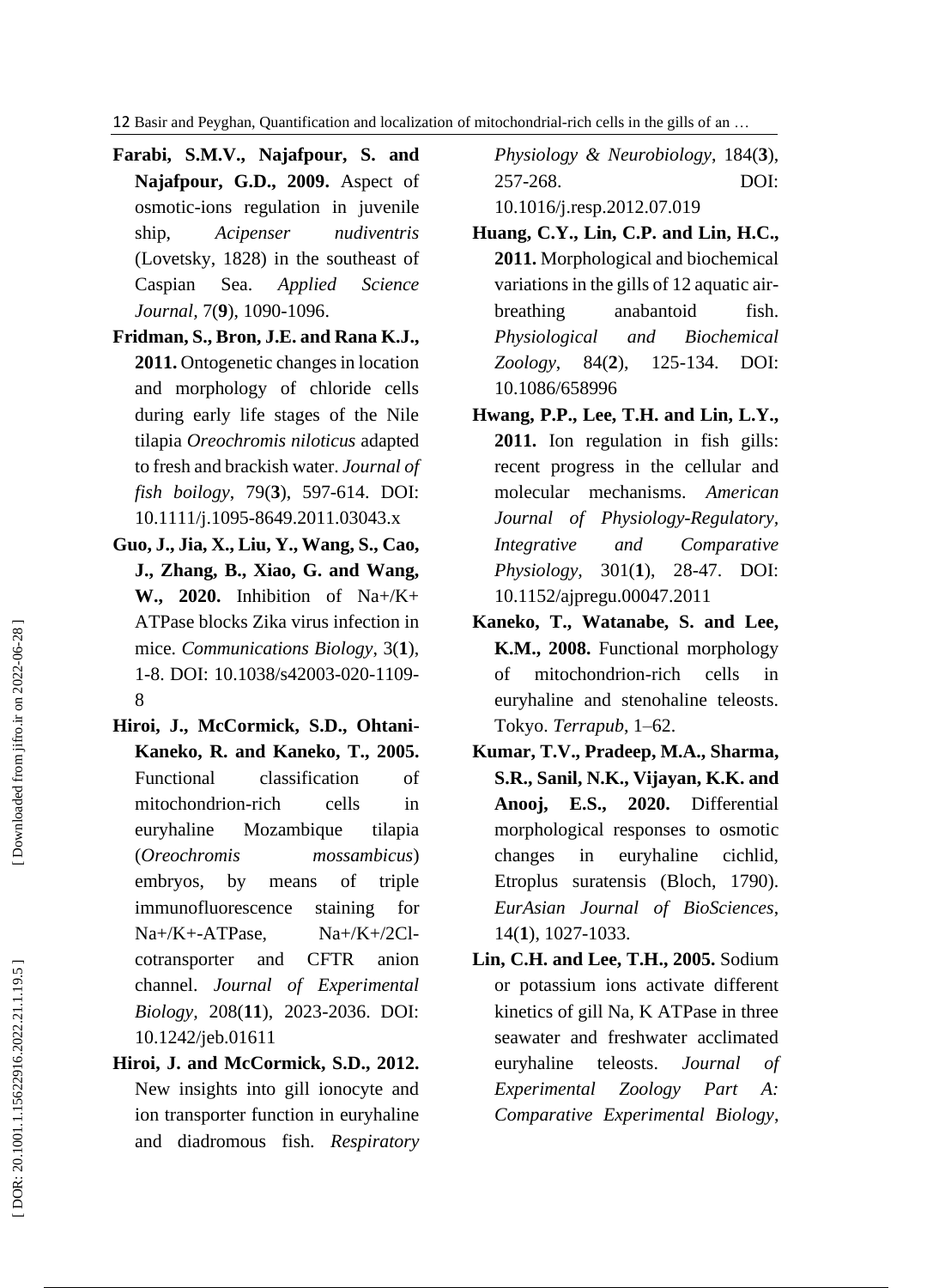303( **1**), 57 -65. DOI: [10.1002/jez.a.130](https://doi.org/10.1002/jez.a.130)

**Martinez -Alvarez, R.M., Hidalgo, M.C., Domezain, A., Morales, A.E., García -Gallego, M. and Sanz, A., 2002.** Physiological changes of sturgeon Acipenser naccarii caused by increasing environmental salinity. *Journal of experimental biology*, *205*(23), 3699 -3706.

DOI: [10.1242/jeb.205.23.3699](https://doi.org/10.1242/jeb.205.23.3699)

- **Moradkhani, A., Abdi, R., Abadi, M.A.S.A., Nabavi, S. and Basir, Z., 2020.** Quantification and description of gut -associated lymphoid tissue in, shabbout, *Arabibarbus grypus* (actinopterygii: cypriniformes: cyprinidae), in warm and cold season. *Acta Ichthyologica et Piscatoria* , 50( **4**), 423 DOI: 10.3750/AIEP/0291
- **Morovvati, H., Abdi, R. and Shamsi, M.M., 2017.** Effect of different salinity concentration on gill of benni *Barbus sharpeyi*. *Journal of Veterinary Research*, 72( **2**), 243 -249. DOI: [10.22092/isfj.2017.110322](https://dx.doi.org/10.22092/isfj.2017.110322)
- **Nilsson, G.E., Dymowska, A. and Stecyk, J.A., 2012.** New insights into the plasticity of gill structure. *Respiratory physiology & neurobiology*, 184( **3**), 214 -222. DOI: [10.1016/j.resp.2012.07.012](https://doi.org/10.1016/j.resp.2012.07.012)
- **Papi, H., Abdi, R. and Movahedinia, A.A., 2016.** Morphological changes of mitochondria -rich cells in gill of *Sparidentex hasta* during adaptation to different environmental salinities by scanning electron microscopy.

*Journal of Marine Science and Technology*, 15( **1**), 121 -131.

- **Piermarini, P.M. and Evans, D.H., 2001.** Immunochemical analysis of the vacuolar proton-ATPase  $B$ subunit in the gills of a euryhaline stingray (*Dasyatis sabina*): effects of salinity and relation to Na+/K+-ATPase. *Journal of Experimental Biology*, 204(**19**), 3251 -3259.
- **Pourkhadje, M.R., Abdi, R., Zolgharnein, H., Hoseinzade Sahafi, H. and Morovvati, H., 2011.** Histology and immunolocalization of ionocyte cells in gill of juvenile's Grouper (*Epinephelus* ) . *Journal of Oceanography,* 2( **6**), 1 -6.
- **Pourkhadje, M.R., Abdi, R., Zolgharnein, H., Hoseinzade Sahafi, H. and Morovvati, H., 2014.** Effects of different salinity on number and area of chloride cells in gill of juvenile grouper (*Epinephelus coioides*). *Iranian Journal of Fisherie Science* , 23( **2**), 1 -10.
- **Sabery, M., Abdi, R., Morovvati, H., Ronagh, M. and Dehghani, R., 2014.** Study of histopathology in gill of *Liza klunzingeri* Caused by industrial and municipal waste water pollution. *Journal of Animal Environment*, 6( **3**), 225 -231 .
- **Sardella, B.A., Matey, V., Cooper, J., Gonzalez, R.J. and Brauner C.J., 2004.** Physiological, biochemical, and morphological indicators of osmoregulatory stress in "California" Mozambique tilapia (*Oreochromis mossambicus* ×*O. urolepis hornorum*)